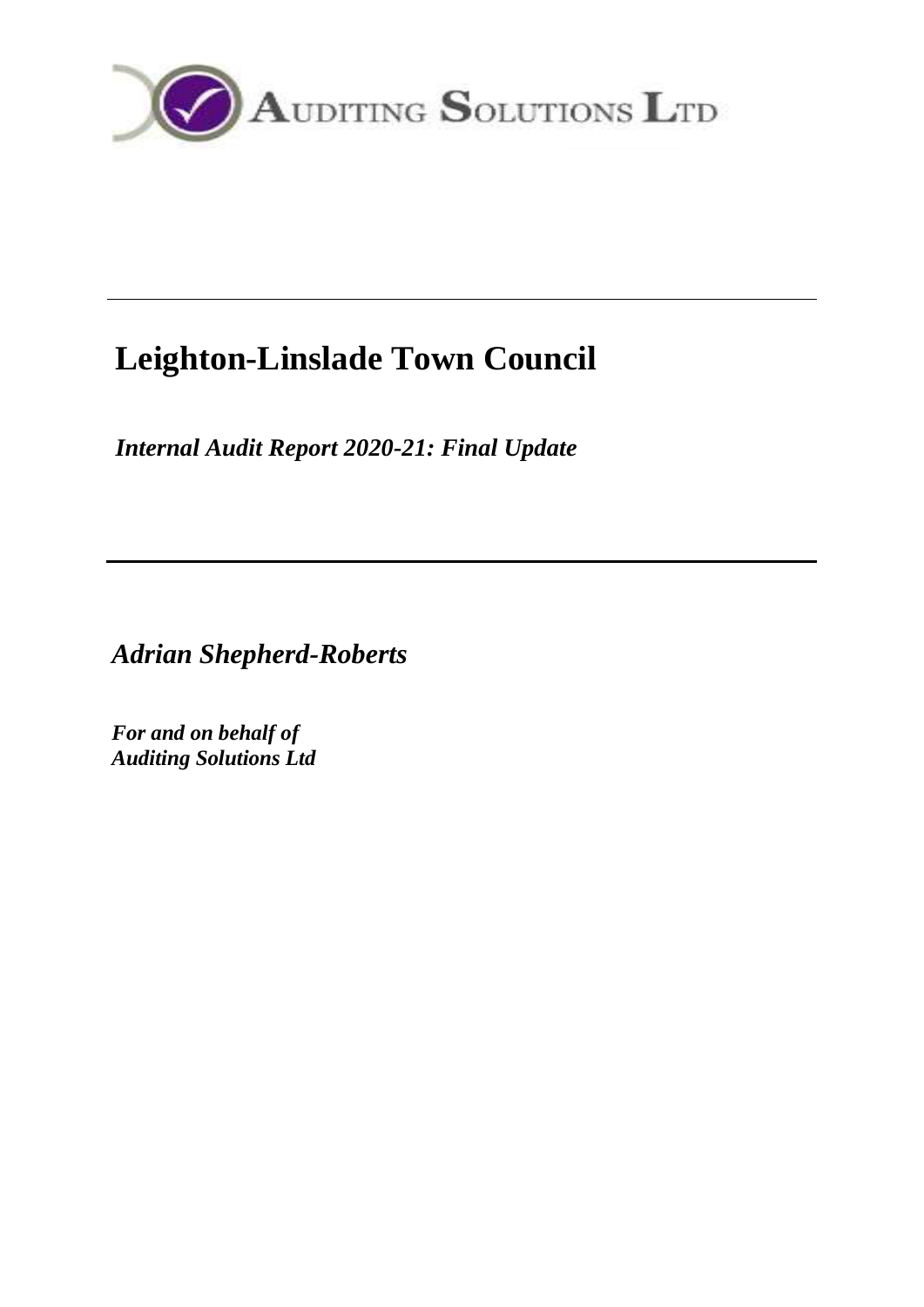### **Background**

All town and parish councils are required by statute to make arrangements for an independent internal audit examination of their accounting records and system of internal control and for the conclusions to be reported each year in the Annual Governance and Accountability Return (AGAR).

This report sets out the work undertaken in relation to the 2020-21 financial year which was completed by 27<sup>th</sup> October 2020 and 28<sup>th</sup> January and 2nd June 2021. Due to the impact of the Covid-19 pandemic, we have again undertaken our reviews for the year remotely: we wish to thank the Finance Manager in assisting the process, providing all necessary documentation in electronic format to facilitate completion of our review for the year to date. We have, in the circumstances, reduced the volume of transactions tested, whilst still ensuring governance and financial controls remain effective.

### **Internal Audit Approach**

In undertaking our reviews for the year, we have had regard to the materiality of transactions and their susceptibility to potential mis-recording or misrepresentation in the year-end Statement of Accounts/AGAR. We have employed a combination of selective sampling techniques (where appropriate) and 100% detailed checks in a number of key areas in order to gain sufficient assurance that the Council's financial and regulatory systems and controls are appropriate and fit for the purposes intended.

Our programme of cover has been designed to afford appropriate assurance that the Council's financial systems are robust and operate in a manner to ensure effective probity of transactions and to afford a reasonable probability of identifying any material errors or possible abuse of the Council's own and the national statutory regulatory framework. The programme is also designed to facilitate our completion of the 'Annual Internal Audit Report' in the Council's AGAR, which requires independent assurance over a number of internal control objectives.

### **Overall Conclusion**

We are pleased to conclude that, in the areas examined to date, the Council continues to have effective systems in place to help ensure that transactions are free from material misstatement and will be reported accurately in the AGAR and detailed Statement of Accounts for the financial year.

We are also pleased to record that Council members and officers continue to operate a sound, pro-active approach to risk management and corporate governance issues, together with the development and management of effective internal controls and procedural documentation.

We have completed and signed the 'Annual Internal Audit Report' in the year's Annual Governance and Accountability Return, having concluded that, in all significant respects, the control objectives set out in that report were being achieved throughout the financial year to a standard adequate to meet the needs of the Council.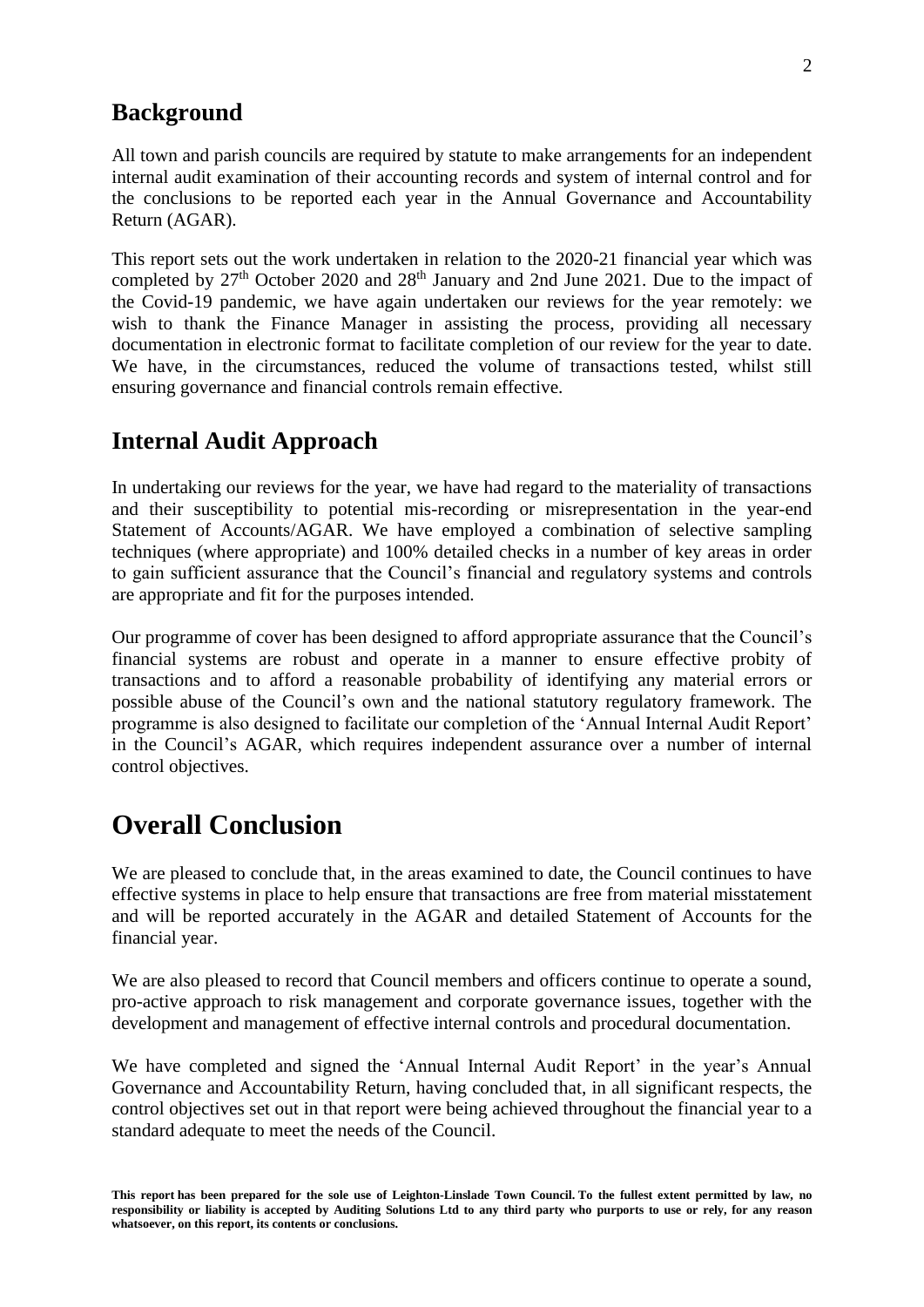## **Detailed Report**

### **Review of Accounting Arrangements & Bank Reconciliations**

Our objective here is to ensure that the accounting records are being maintained accurately and currently and that no anomalous entries appear in cashbooks or financial ledgers. To that end, we have: -

- ➢ Checked and ensured that the closing balances have been correctly rolled forward as opening balances for 2020-21 in the Omega software;
- $\triangleright$  Checked to ensure that a comprehensive, meaningful and appropriate nominal ledger coding schedule remains in place;
- ➢ Checked and agreed transactions in the Council's main combined Current and Reserve account cashbook to the relevant NatWest bank account statements for April, August and December 2020 and March 2021 including the daily "sweep" transfers;
- ➢ Similarly, checked and agreed all transactions in the Council's supplementary NatWest Special Interest-Bearing account cashbook to the relevant bank statements for April, August and December 2020 and March 2021; and
- $\triangleright$  Checked detail on bank reconciliations for all accounts as at 31<sup>st</sup> August and 31<sup>st</sup> December 2020 and  $31<sup>st</sup>$  March 2021 to ensure that no long-standing uncleared cheques or other anomalous entries exist.

#### *Conclusions*

*We are pleased to report that no issues worthy of formal note have been identified in this area.*

### **Review of Corporate Governance**

Our objective is to ensure that the Council has robust corporate governance documentation and processes in place; that Council and Committee meetings are conducted in accordance with the adopted Standing Orders and that, as far as we are able to ascertain, no actions of an "ultra vires" nature have been or are being considered for implementation. We have: -

- ➢ Examined the minutes of the Full Town Council and its Standing Committee meetings (except Planning) for the year to March 2021 to ensure that no issues affecting the Council's financial stability either in the short, medium or long term exist;
- $\triangleright$  Noted that minor amendments have been approved by Council to both the Standing Orders and Financial Regulations in July 2020.

#### *Conclusions*

*We are pleased to report that no issues have been identified in this area warranting further comment.*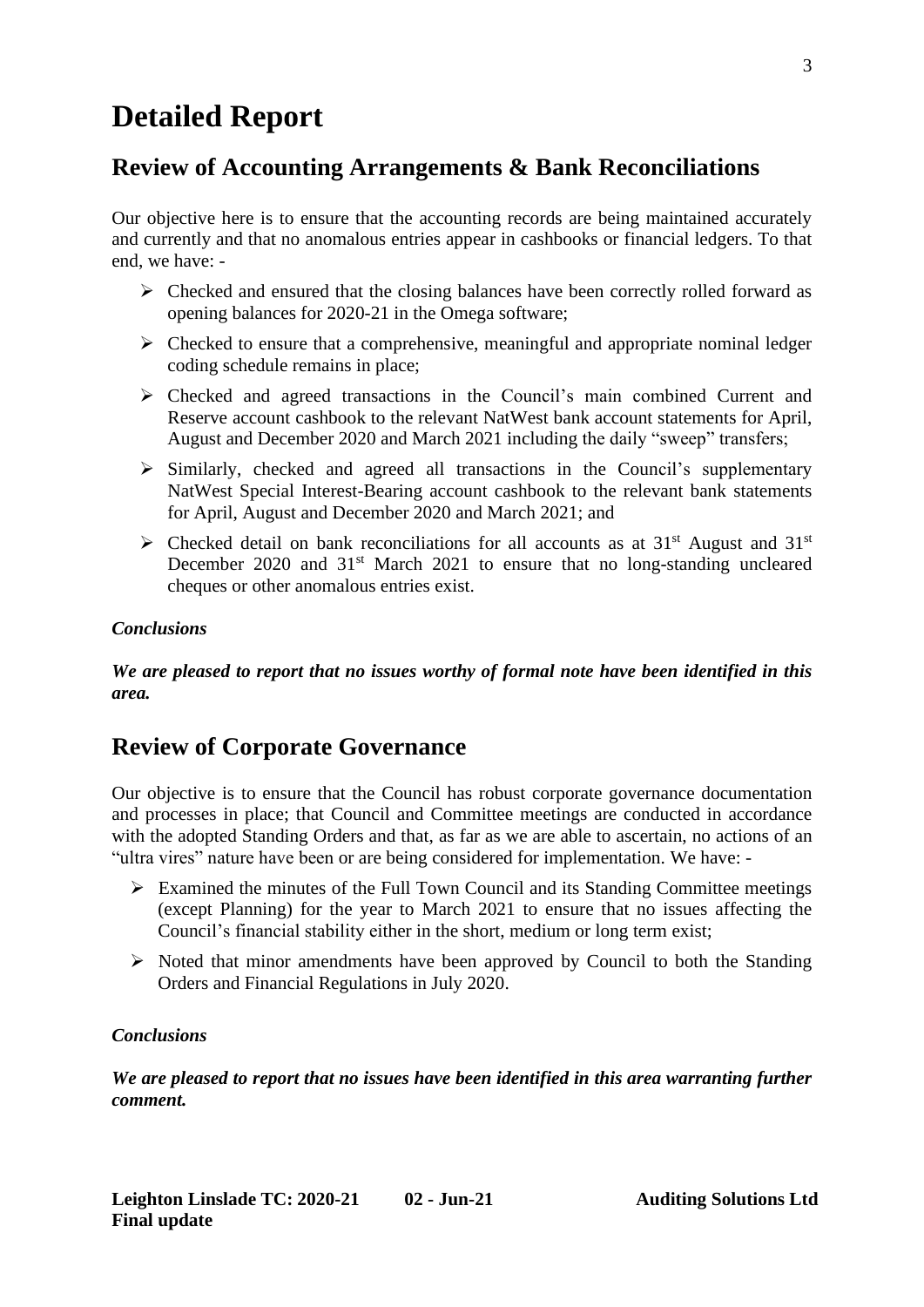### **Review of Expenditure**

Our aim here is to ensure that: -

- ➢ Council resources are released in accordance with the Council's approved procedures and budgets;
- ➢ Payments are supported by appropriate documentation, either in the form of an original trade invoice or other appropriate form of document confirming the payment as due and/or an acknowledgement of receipt, where no other form of invoice is available;
- $\triangleright$  An official order has been raised for all purchases and service delivery where one would be expected;
- $\triangleright$  All discounts due on goods and services supplied are identified and appropriate action taken to secure the discount;
- ➢ The correct expense codes have been applied to invoices when processed; and
- $\triangleright$  VAT has been appropriately identified and coded to the control account for periodic recovery.

We have reviewed the cash books for nine months to December 2020 and selected a sample of payments processed during the year to date to ensure compliance with the above criteria.

We note that the submission of the VAT Returns to March 2021 have been undertaken in a timely manner utilising HMRC's "on-line" facility and have we verified the details therein to the ledger control account.

#### *Conclusions*

*We are pleased to record that no significant control issues have been identified from our testing in this area, with all criteria met.*

### **Assessment and Management of Risk**

Our aim here is to ensure that the Council has put in place appropriate arrangements to identify all potential areas of risk of both a financial and health and safety nature, whilst also ensuring that appropriate arrangements exist to monitor and manage those risks identified in order to minimise the opportunity for their coming to fruition. We note that the Council:

- ➢ Completed an interim Risk Management and Internal Control Statement at its meeting in July 2020; and
- $\triangleright$  Maintain their insurance with Zurich: We have examined the current year's policies schedule to June 2020, noting that Public and Employer's Liability stand at £15 million and £10 million respectively, with Fidelity Guarantee cover at £5 million for any one loss.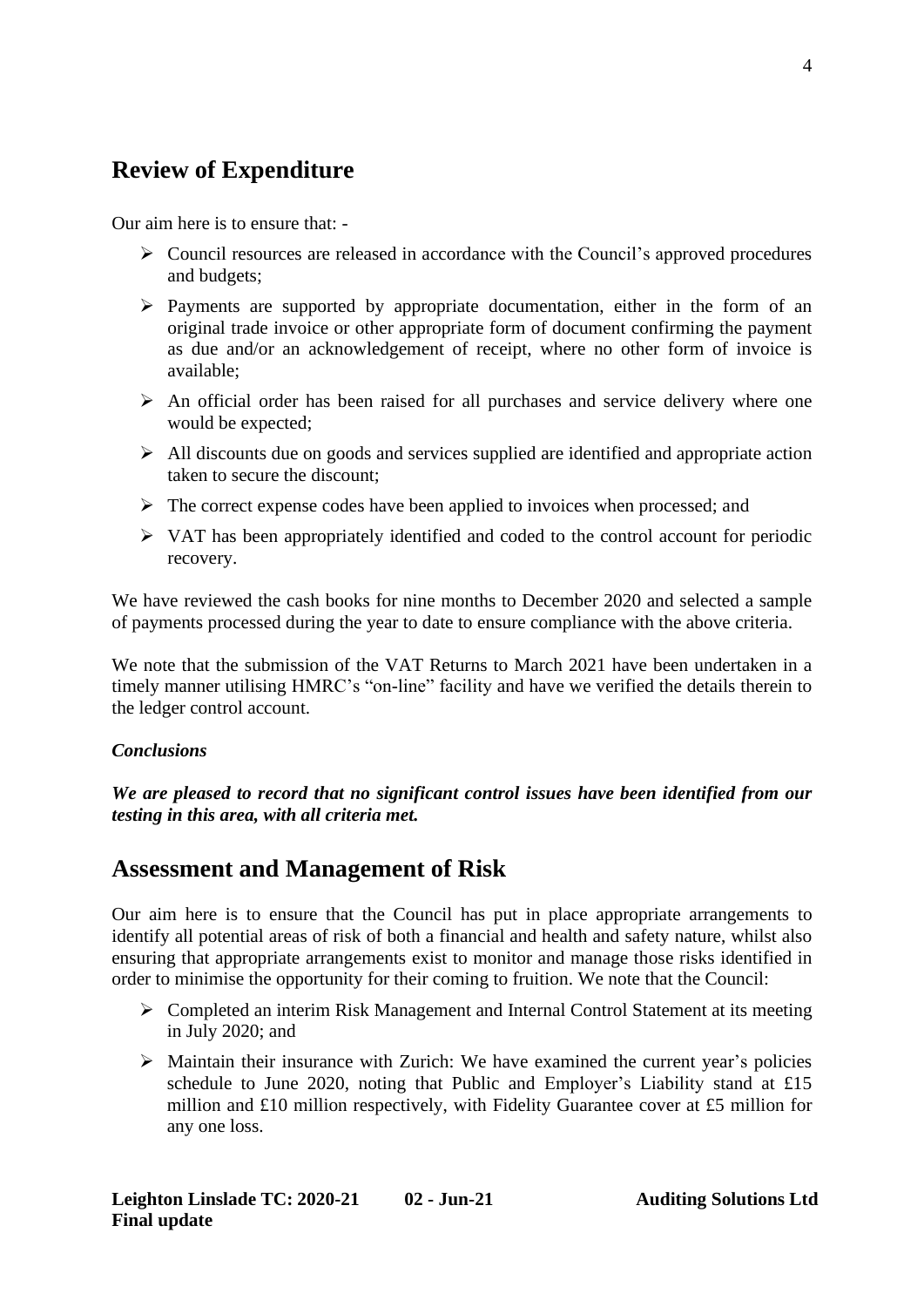#### *Conclusions*

*No issues arise in this area warranting formal comment or recommendation.*

### **Precept Determination and Budgetary Control**

We aim in this area of our work to ensure that the Council has appropriate procedures in place to determine its future financial requirements leading to the adoption of an approved budget and formal determination of the amount of the precept placed on the Unitary Authority and that effective arrangements are in place to monitor budgetary performance throughout the financial year. We will also confirm that the Council has identified and retains appropriate reserve funds to meet future spending plans.

We note that the Council, at its  $25<sup>th</sup>$  January 2021 meeting, approved and adopted the precept for 2021-22 at £2,271,388.

We also note that members continue to receive regular budget monitoring reports with over/under-spends and the level of earmarked reserves the subject of regular review.

#### *Conclusions*

*There are no matters requiring formal comment or recommendation in this area of our review process.*

### **Review of Income**

In considering the Council's income streams, we aim to ensure that robust systems are in place to ensure the identification of all income due to the Council from its various sources, to ensure that the income is invoiced (where applicable) in a timely manner and that effective procedures are in place to pursue recovery of any outstanding monies due to the Council. We have: -

- $\triangleright$  We have inspected a sample of the limited number of nominal ledger entries posted to the Omega control account to ensure their completeness;
- $\triangleright$  Also noted that a review of the fees for 2020-21 were undertaken by Full Council and the Grounds and Environmental Committee in August and September 2020 with a possible further review to be undertaken later in the year;
- $\triangleright$  As noted elsewhere in this report, we have tested a sample of cashbook receipts from Omega records to relevant bank statements for three sample months and have checked and agreed all interest arising on periodic Term Deposits;
- $\triangleright$  At the interim update audit, we reviewed the procedures in relation to the control of the RBS Burial and Graves Register, together with the income collection and banking procedures, also examining a sample of interment applications together with the receipt and banking records; and
- ➢ Examined the "Aged debtors schedule" generated by the accounting software and are pleased to record that there are no significant long-standing debts exist of which officers and members are unaware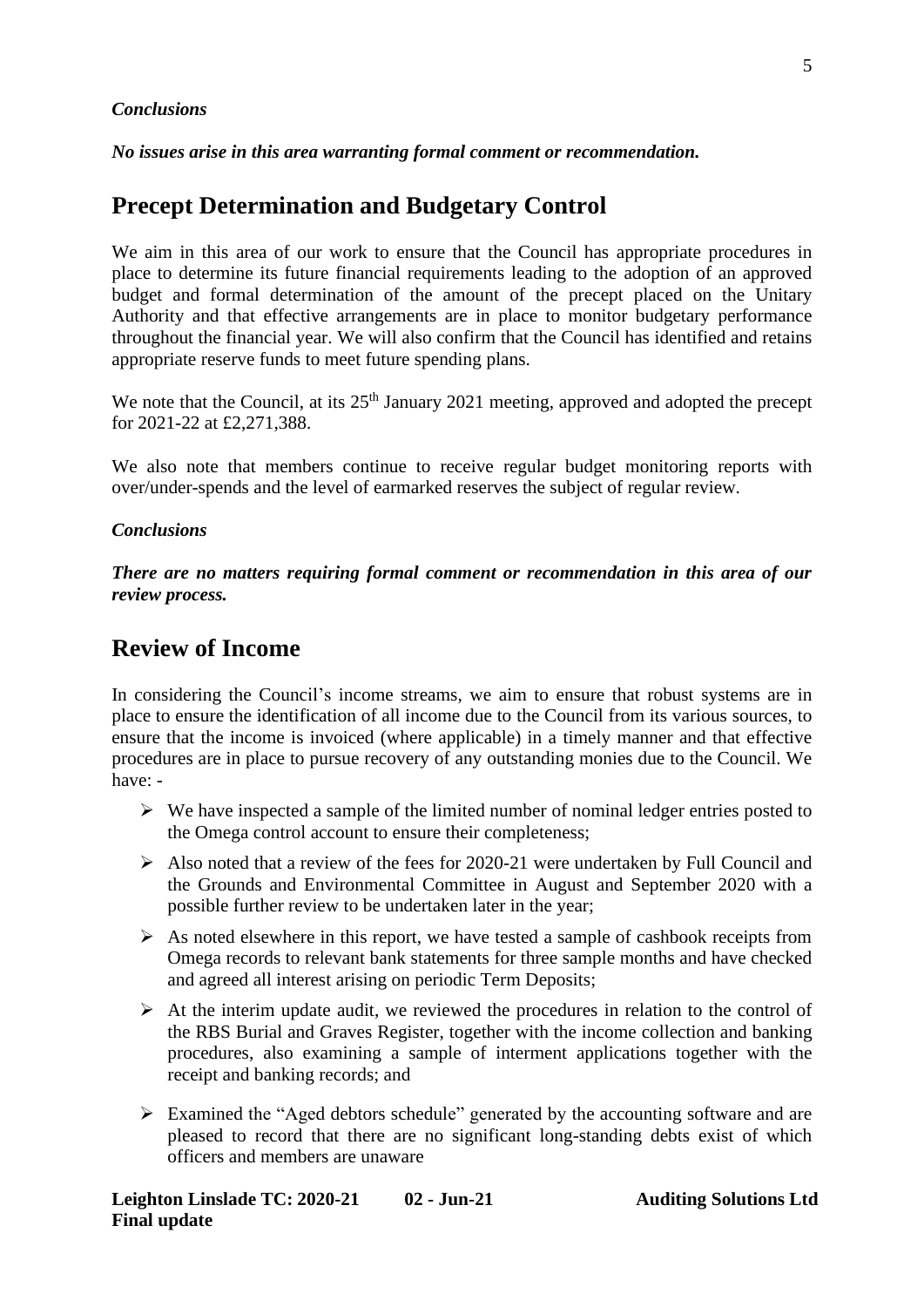#### *Conclusions*

*We are pleased to record that no issues have been identified in this area warranting formal comment or recommendation.*

### **Review of Petty Cash**

Our aim in this area is to ensure that appropriate controls are in place; that all expenditure incurred is adequately supported by trade invoices or till receipts; that the expenditure is appropriate for the Council's requirements; that VAT has been separately identified for periodic recovery and that cheque encashments from the main cashbooks are properly recorded.

Petty cash accounts are operated at several locations: We have not physically checked the cash but have reviewed the holding from the information that we have been provided and we consider that it continues to operate effectively. As we are working remotely, we suggest that where possible an independent check is undertaken to confirm that the cash has been checked and the account balances. This should be minuted accordingly.

#### *Conclusions*

*There are no matters requiring formal comment or recommendation in this area of our review process.*

### **Review of Staff Salaries**

In examining the Council's payroll function, we aim to confirm that extant legislation is being appropriately observed as regards adherence to the Employee Rights Act 1998 and the requirements of HM Revenue and Customs (HMRC) in relation to the deduction and payment over of income tax and NI contributions and LGPS pensions. To meet these objectives, we have examined the payroll procedures in place and the physical payments made to staff in 2020-21 by reference to the August 2020 payroll documentation which was not taking into account the revised pay scales approved for April 2020. Our work included: -

- $\triangleright$  Ensuring that the Council had approved employee pay rates for the financial year and that these have been duly and accurately applied;
- $\triangleright$  Checking to ensure that appropriate PAYE tax codes are being applied in 2020-21;
- $\triangleright$  Checking to ensure that national insurance deductions have been computed accurately depending on whether the employee was a member of the pension scheme or not;
- ➢ Checking that the correct scales of superannuation deductions, based on the revised LGPS arrangements, were being applied where appropriate;
- $\triangleright$  Ensuring that appropriately signed and approved timesheets and mileage claims are submitted by all employees in support of any flexible hours worked or claimed as overtime or for expenditure re-imbursement;
- ➢ Verifying detail of the net salary payments made by comparison with the summary reports and payslips to the monthly BACS settlement; and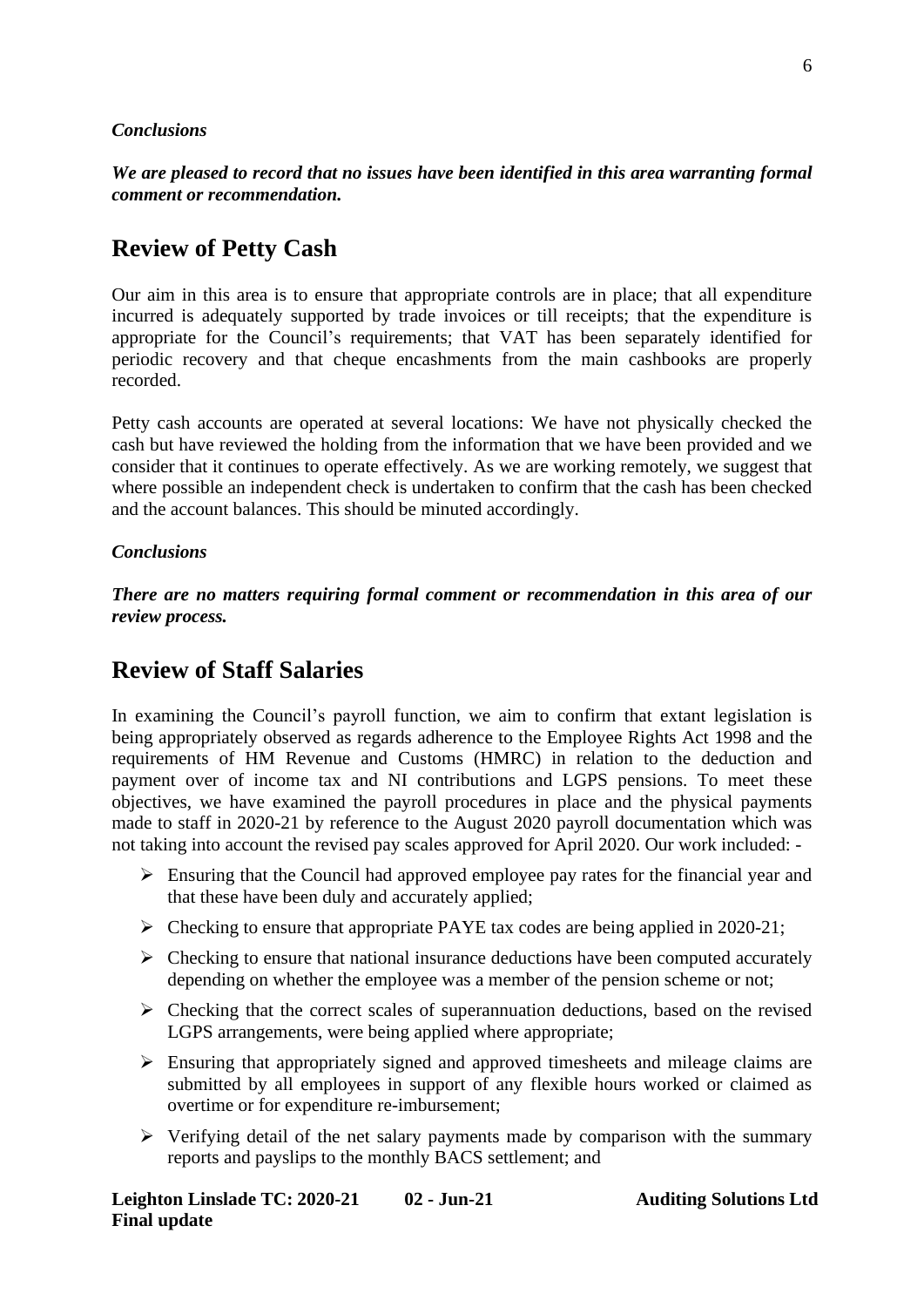➢ Ensuring that payment to third parties of Tax, National Insurance and Pension deductions are made in a timely and accurate manner;

#### *Conclusions*

*We are pleased to report that no issues arise from our testing in this area warranting formal comment or recommendation.*

### **Fixed Asset Registers**

The Governance and Accountability Manual requires all councils to maintain a record of all assets owned. We have checked and agreed the principles used in the detail, as recorded in the Council's Asset Register, noting that it has been prepared using purchase cost values or where that value is unknown at the previous year's Return level or uplifted or decreased to reflect the acquisition or disposal of assets.

#### *Conclusion*

*No issues require formal comment or recommendation.*

### **Investments and Loans**

Our objectives here are to ensure that the Council is "investing" surplus funds, be they held temporarily or on a longer term basis in appropriate banking and investment institutions, that an appropriate investment policy is in place and that the Council is obtaining the best rate of return on any such investments made and that interest earned is brought to account correctly and appropriately in the accounting records.

- ➢ We have, checked the detail of the interest bearing accounts and agreed all relevant maturities, re-investments and interest arising to March 2021 to their third party advice notes, bank statements, nominal ledgers and other appropriate correspondence; and
- ➢ We have also checked and agreed the instalment repayments of the existing PWLB loans from the cashbook payments to their third party, direct debit advice notes.

#### *Conclusions*

*No issues have currently arisen in this area to warrant any formal recommendations.*

### **Annual Governance and Accountability Return**

The Accounts and Audit Regulations required that all Councils prepare a detailed Statement of Accounts, together with supporting statements identifying other aspects of the Council's financial affairs.

We have examined the Council's procedures in relation to the preparation of the year-end detailed Annual Governance and Accountability Return data, also reviewing the arrangements for the identification of year-end debtors and creditors with no issues arising.